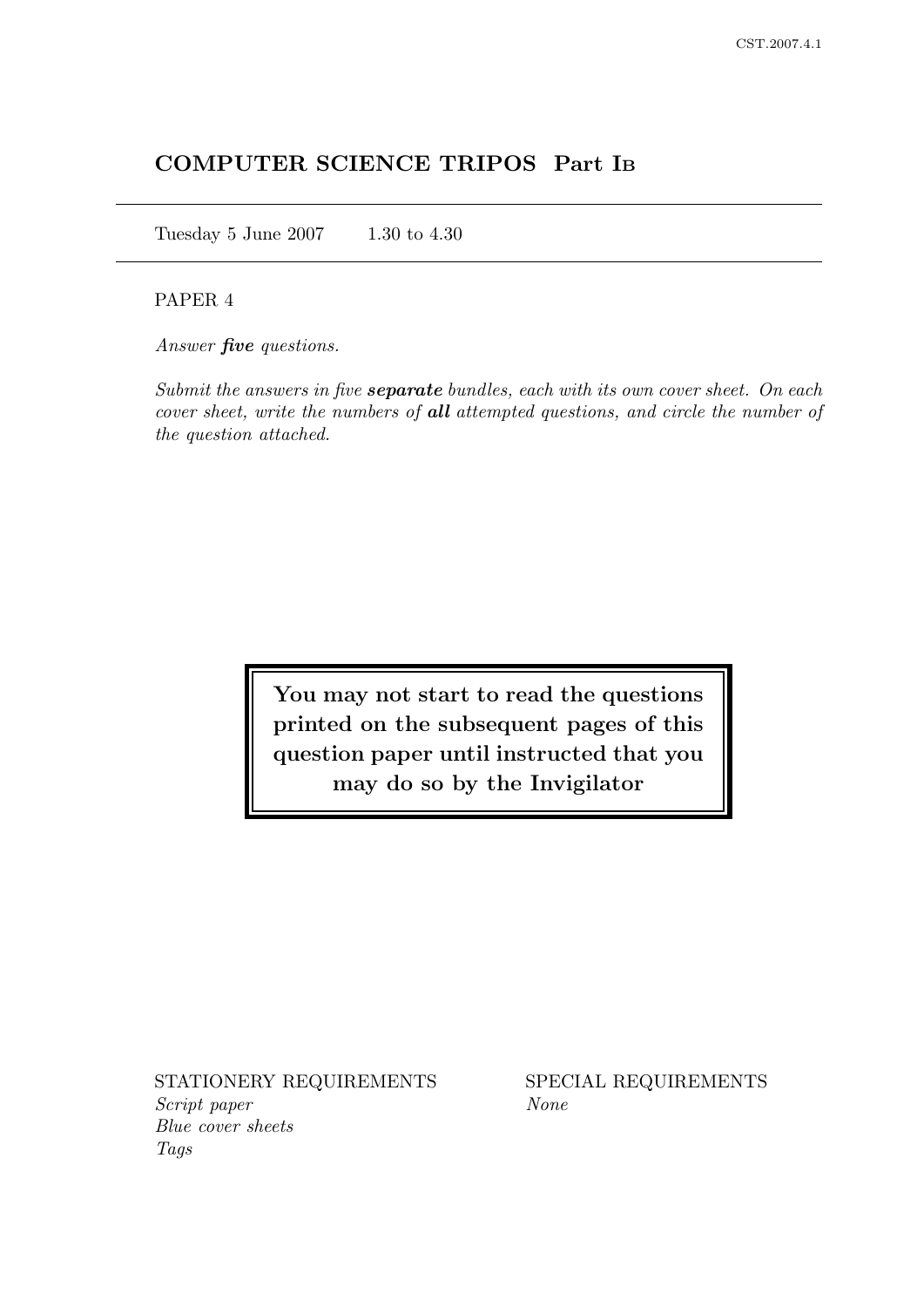### 1 Concurrent Systems and Applications

- (a) What is meant by a serializable order for two or more transactions? [2 marks]
- (b) Explain how timestamp ordering (TSO) enforces isolation. [5 marks]
- (c) Draw and explain a history graph for two transactions whose invocations of a set of conflicting operations are serializable but which are rejected by TSO. [5 marks]
- (d) Considering Optimistic Concurrency Control (OCC):
	- $(i)$  State the properties of a transaction's set of shadow copies that must be verified at commit time. [2 marks]
	- $(ii)$  Carefully explain the algorithm used by a single-threaded commit-time validator. [4 marks]
- (e) Consider a system in which the transactions cause updates to objects which are not all located on a single server but which are distributed widely around the Internet. What factors would influence your choice of using TSO or OCC to enforce isolation? [2 marks]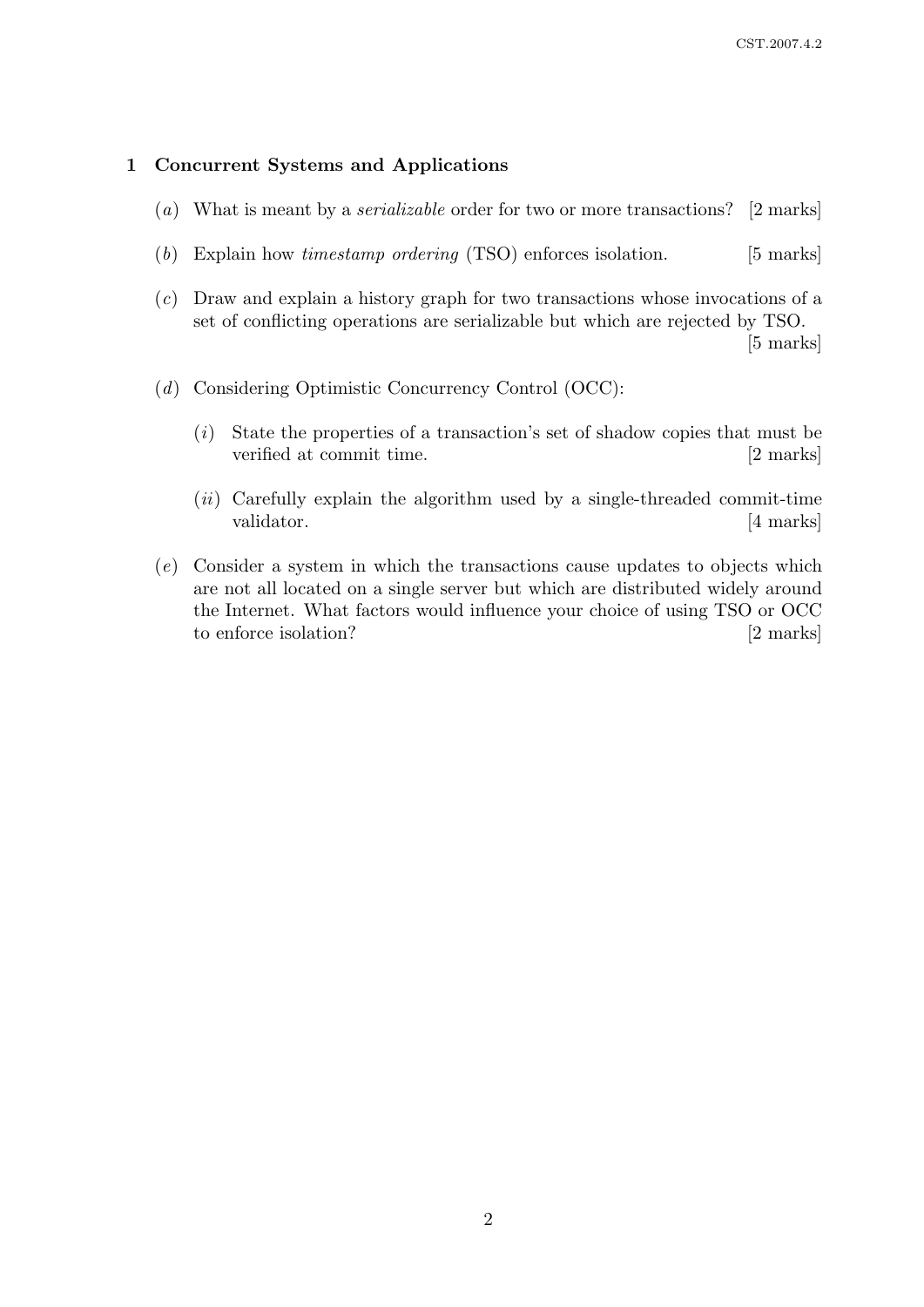### 2 Probability

Suppose you have k light bulbs, where  $k > 1$ , and that the probability of any individual bulb not working is  $p$ . Two strategies for testing the k bulbs are:

- $(A)$  Test each bulb separately. This takes k tests.
- $(B)$  Wire up all k bulbs as a series circuit. If all the bulbs come on, the testing is complete in just one test, otherwise revert to strategy A taking a total of  $k+1$ tests.

Let X be a random variable whose value r is the number of tests required using strategy B. The probability  $P(X = r)$  may be expressed as:

$$
P(X=r) = \begin{cases} (1-p)^k, & \text{if } r = 1\\ 1 - (1-p)^k, & \text{if } r = k+1\\ 0, & \text{otherwise} \end{cases}
$$

- (a) Explain this function and justify the constraint  $k > 1$ . [4 marks]
- (b) Determine the Expectation  $E(X)$ . [4 marks]
- (c) Strategy B beats strategy A (by requiring fewer tests) if  $E(X) < k$  and this condition is satisfied if  $p < f(k)$  where  $f(k)$  is some function of k. Derive the function  $f(k)$ . [8 marks]

[Note that  $f(k) \to 0$  as  $k \to \infty$  and that the maximum value of  $f(k) \approx 0.307$ (when  $k = 3$ ). Strategy B is therefore never useful if  $p > 0.307$ .)

(d) Suppose you have n light bulbs, where  $n \gg k$  and k divides n so that  $n = m.k$ , and you partition the n bulbs into m groups of k. Assuming that the groups are independent and again assuming that  $k > 1$ , show that the expected number of tests is:

$$
n\big[1+\frac{1}{k}-(1-p)^k\big].
$$

Give a rough description of how, for a given value of  $p$ , the expression in square brackets varies with  $k$  and suggest how someone responsible for testing light bulbs might exploit this expression. [4 marks]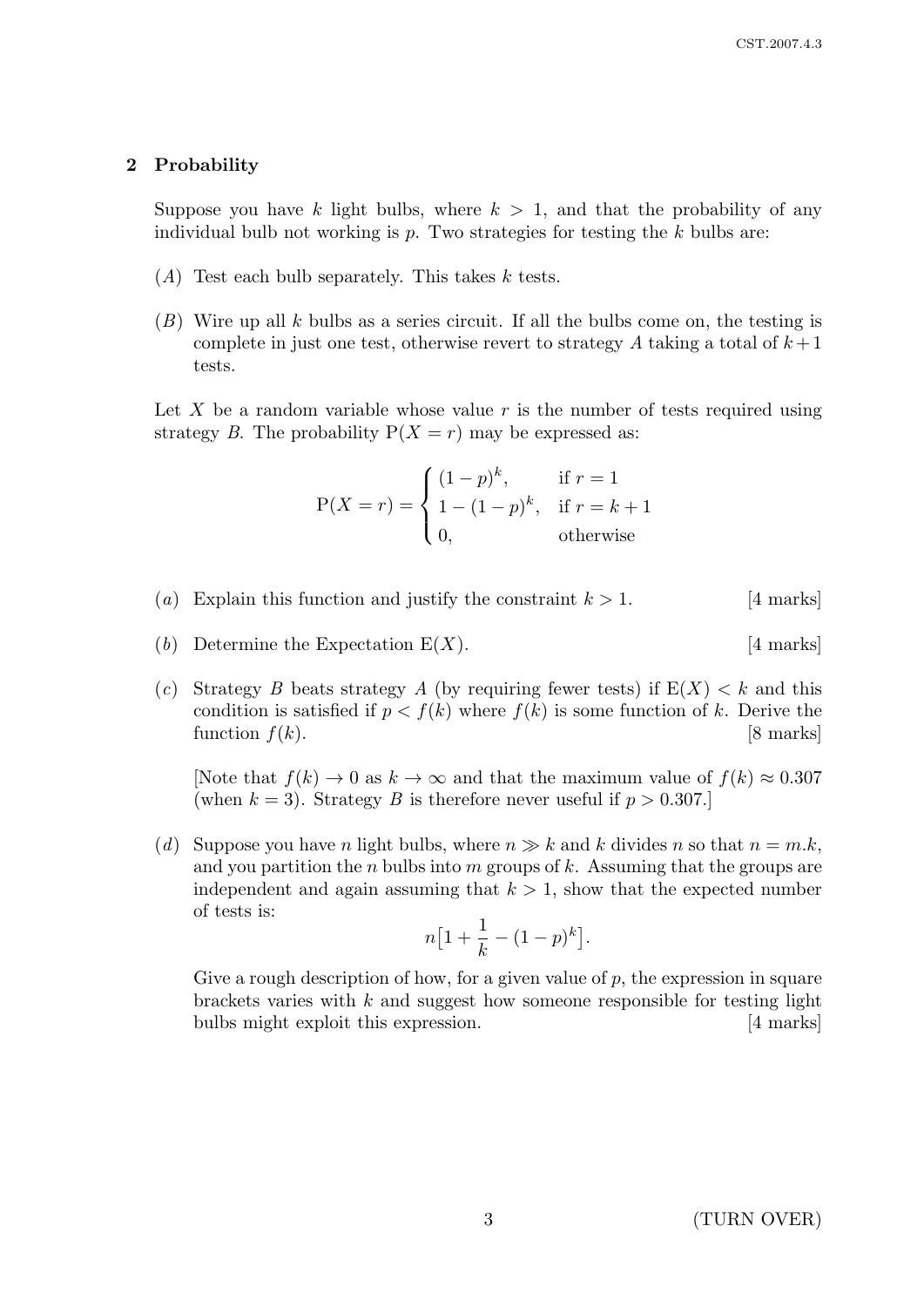## 3 Prolog

Short Message Service (SMS) texts replace lists of three characters with single characters to be able to represent the information in as few characters as possible when typing on a phone keyboard. For example, "See you later, Kate" becomes C u l8r k8. This question asks you to create predicates in Prolog to implement this translation and to describe how they work using the examples given.

Your answers should use minimal backtracking but should achieve this without using the cut operator.

(a) Write a predicate

replace(OldCharacter, NewCharacter, InputList, OutputList) that replaces all the occurrences of OldCharacter in InputList with NewCharacter. For example, replace(a,x,[b,a,n,a,n,a], Answer) unifies Answer with  $[b, x, n, x, n, x]$ . [2 marks]

- (b) Explain how your replace program produces this output, showing carefully how and when backtracking and unification occur. [2 marks]
- (c) Describe the two circumstances where the cut operator is recommended when using Prolog as a "pure" logic language. [2 marks]
- $(d)$  Write a predicate textify(ListToReplace, NewCharacter, InputList, OutputList) that replaces all the occurrences of ListToReplace in InputList with the character NewCharacter. Assume that ListToReplace always has exactly three characters.

For example, textify([a, t, e], 8, [s, e, e, '', y, o, u, '', l, a, t, e, r, ' ', k, a, t, e], Answer) should unify Answer with [s, e, e, '', y, o, u, '', 1, 8, r, '', k, 8].  $[5 \text{ marks}]$ 

- (e) Explain how your textify program produces this output, showing carefully how and when backtracking and unification occur. [4 marks]
- (f) Provide the calls to textify to replace  $[a, t, e]$  with 8,  $[s, e, e]$  with c and [y,o,u] with u for the InputList [s, e, e, '', y,o,u,'', l, a, t, e, r, '', k, a, t, e].  $[3 \text{ marks}]$
- (q) Describe how you would modify textify to deal with lists of any length. [2 marks]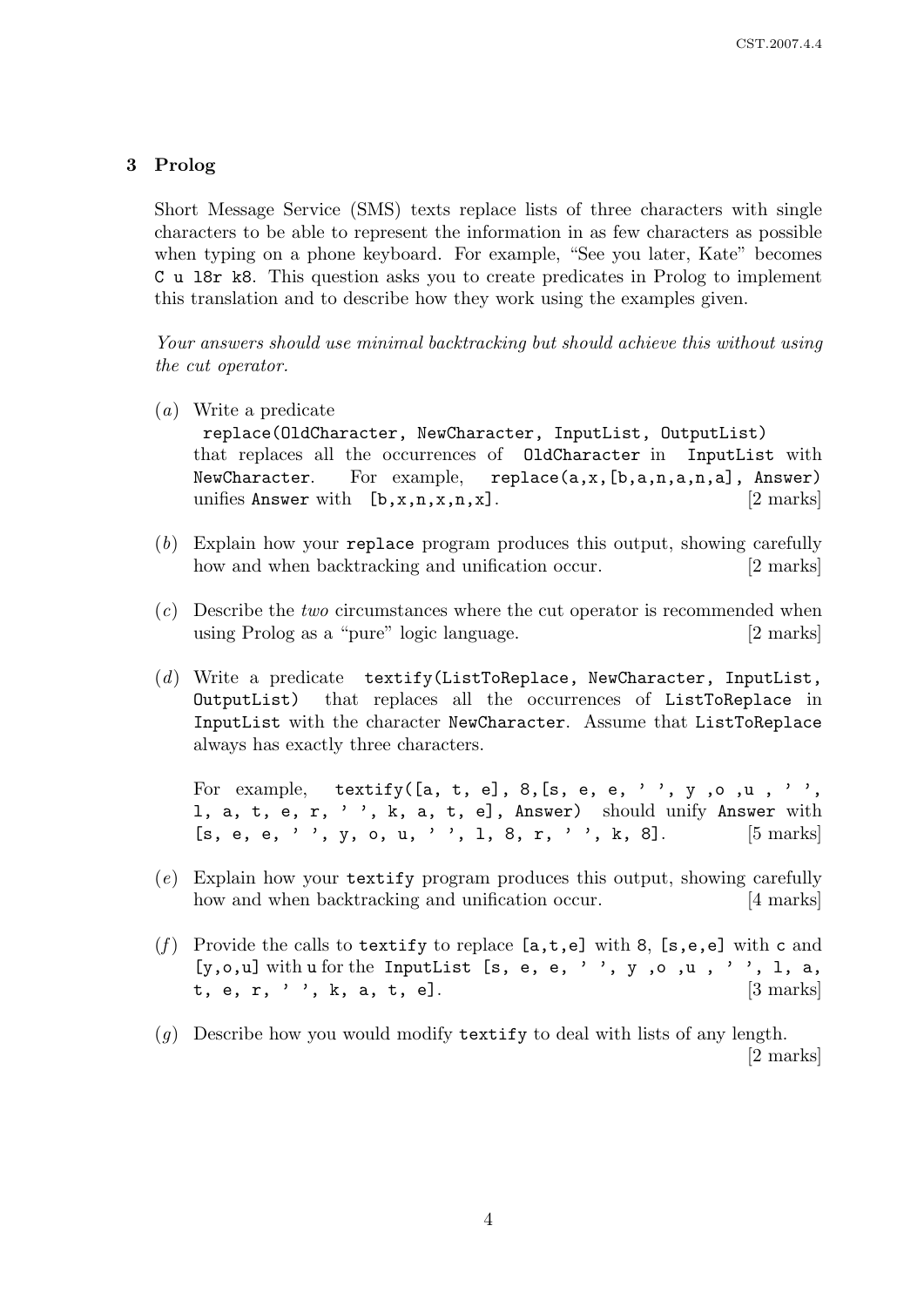## 4 Compiler Construction

- (a) Lexical analysis is an important first step in compilation.
	- $(i)$  Define in detail the abstract "lexing problem" that is solved by a lexical analyser. [4 marks]
	- $(ii)$  Describe in detail how a lexical analyser can be automatically constructed from a list of regular expressions. [2 marks]
- $(b)$  Explain why  $LL(1)$  parsing is associated with left-most derivations of parse trees.  $\boxed{6 \text{ marks}}$
- (c) Context-free grammars and ambiguity.
	- (i) Define when a context-free grammar is *ambiguous*. [2 marks]
	- (ii) A left-recursive context-free grammar production has the form  $A \to A\alpha$ . In the same way, a right-recursive production has the form  $B \to \beta B$ . (Both  $\alpha$  and  $\beta$  are assumed to be non-empty sequences.) Suppose we have a grammar that contains both a left- and a right-recursive production for the same non-terminal, such as  $A \to A\alpha$  and  $A \to \beta A$ . Is such a grammar always ambiguous? [6 marks]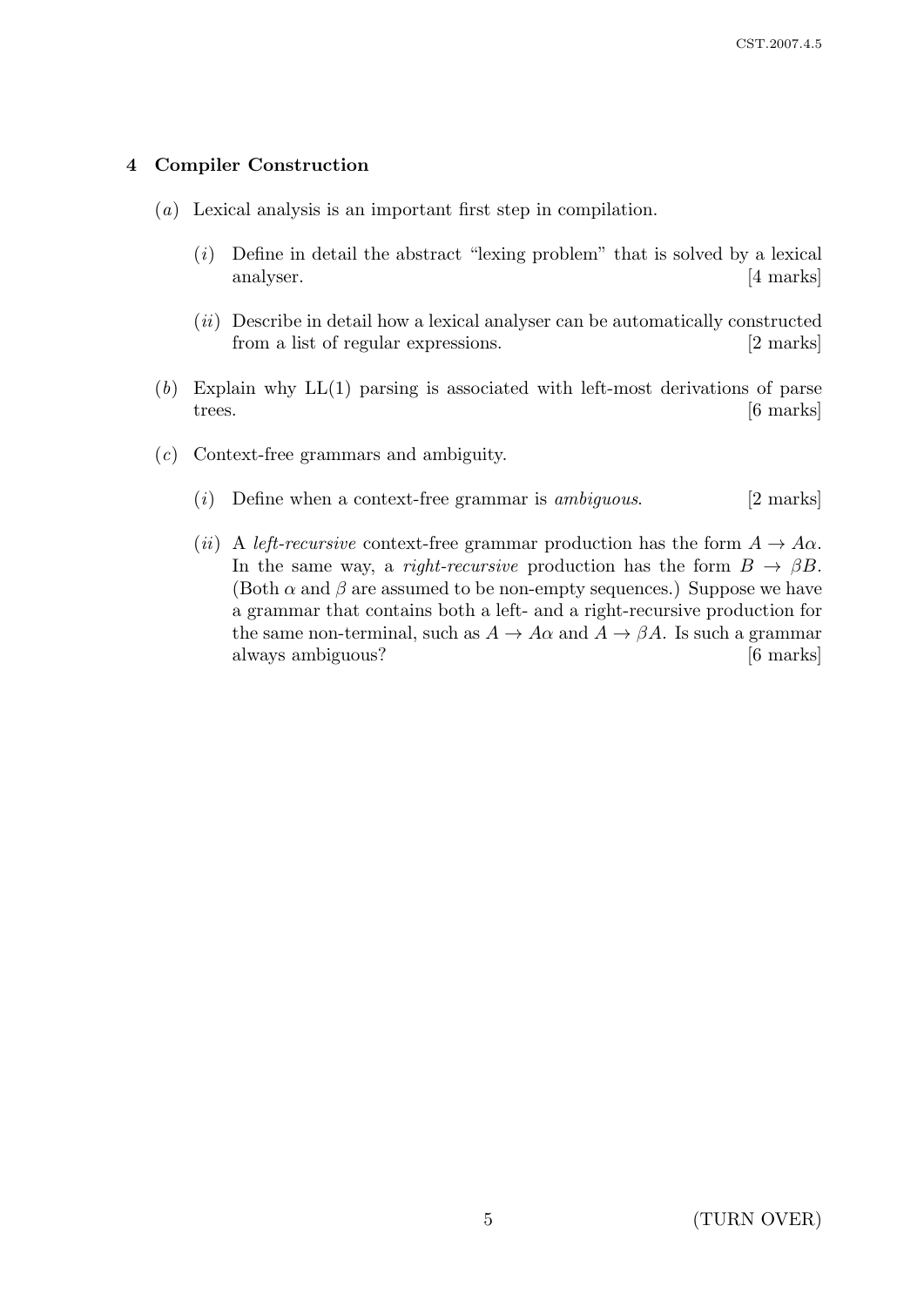#### 5 Mathematical Methods for Computer Science

- (a) Suppose that  $X_n$  is an irreducible Markov Chain with transition matrix P and suppose that  $\pi$  is a probability distribution over the states of the Markov Chain.
	- (i) State the detailed balance conditions for the Markov Chain to be reversible in terms of the distribution  $\pi$ . [4 marks]
	- (ii) Show that if the detailed balance conditions hold then  $\pi$  is a stationary distribution for the Markov Chain. [4 marks]

Suppose that G is a graph with vertices  $i \in N$  and undirected edges  $(i, j) \in E$ where  $N$  and  $E$  are both finite sets. Assume that  $G$  is connected so that there is a path between every pair of nodes. Define a Markov Chain on the graph G with states given by the vertices, N, and transition matrix P such that  $P_{ij} = 1/v_i$ if  $(i, j) \in E$  and  $P_{ij} = 0$  otherwise where  $v_i$  is the number of edges incident at vertex  $i$   $(i \in N)$ .

- (b) Show that  $\pi_i = v_i / \sum_{j \in N} v_j$  for  $i \in N$  is in detailed balance with P. [6 marks]
- $(c)$  Suppose that G has eight vertices and undirected edges as shown in the figure:



Find the stationary distribution for the Markov Chain on  $G$  and determine the relative proportions of time spent at each of the eight vertices. [6 marks]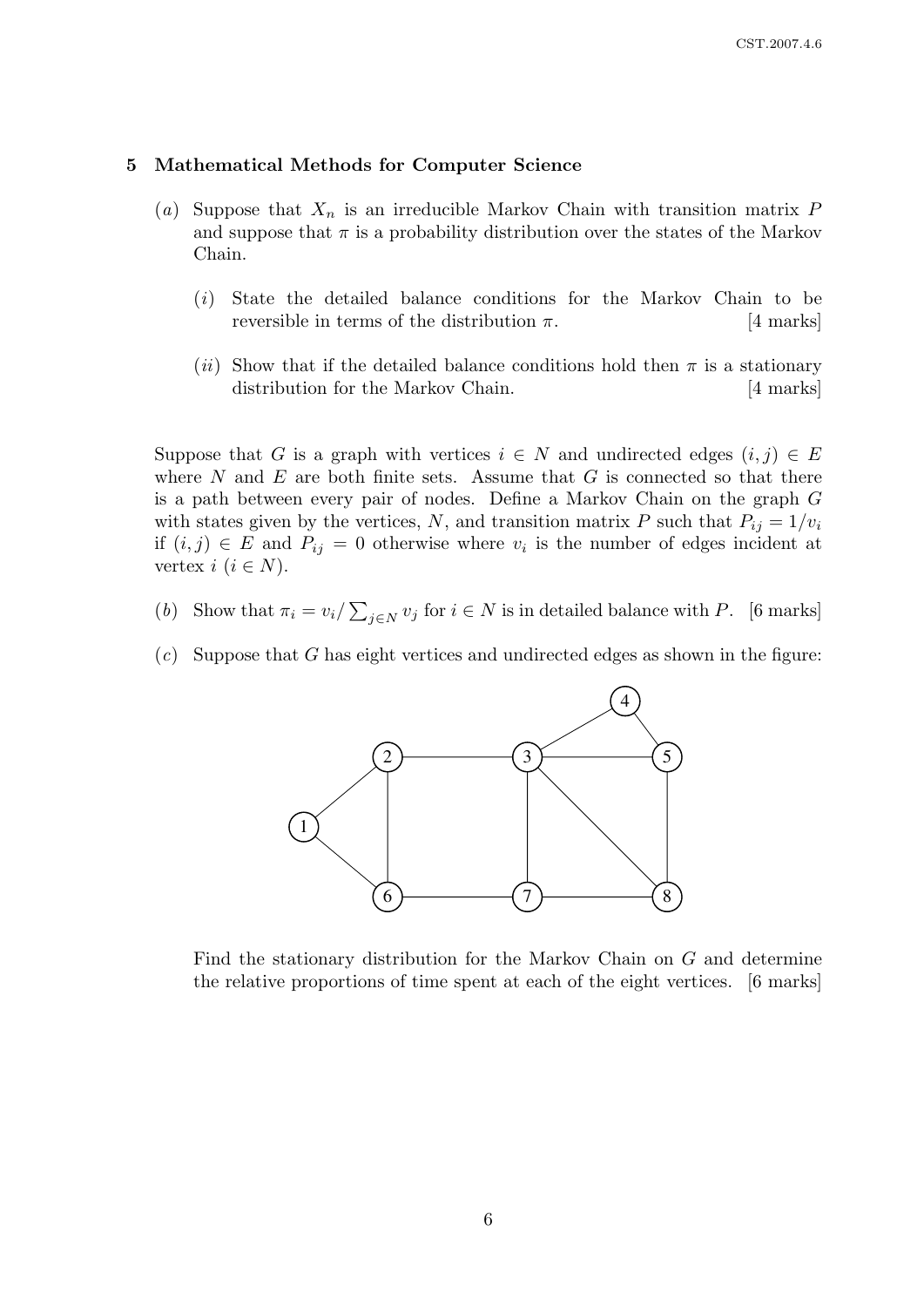### 6 Computation Theory

- (a) What does it mean for a set of natural numbers  $S \subseteq \mathbb{N}$  to be
	- $(i)$  recursive? [1 mark]
	- (*ii*) recursively enumerable?  $[2 \text{ marks}]$
- (b) Show that if a set is recursive, then it is also recursively enumerable. [5 marks]
- (c) Let  $\phi_e$  denote the partial function from N to N computed by the register machine with code  $e \in \mathbb{N}$ . Is either of the following sets of numbers recursively enumerable? Justify your answer in each case, stating clearly any standard results that you use.
	- (i)  $S_1 = \{e \in \mathbb{N} \mid \text{for all } x \in \mathbb{N}, \phi_e(x) \text{ is defined}\}.$  [6 marks]
	- (*ii*)  $S_2 = \{e \in \mathbb{N} \mid \text{for some } x \in \mathbb{N}, \phi_e(x) \text{ is defined}\}.$  [6 marks]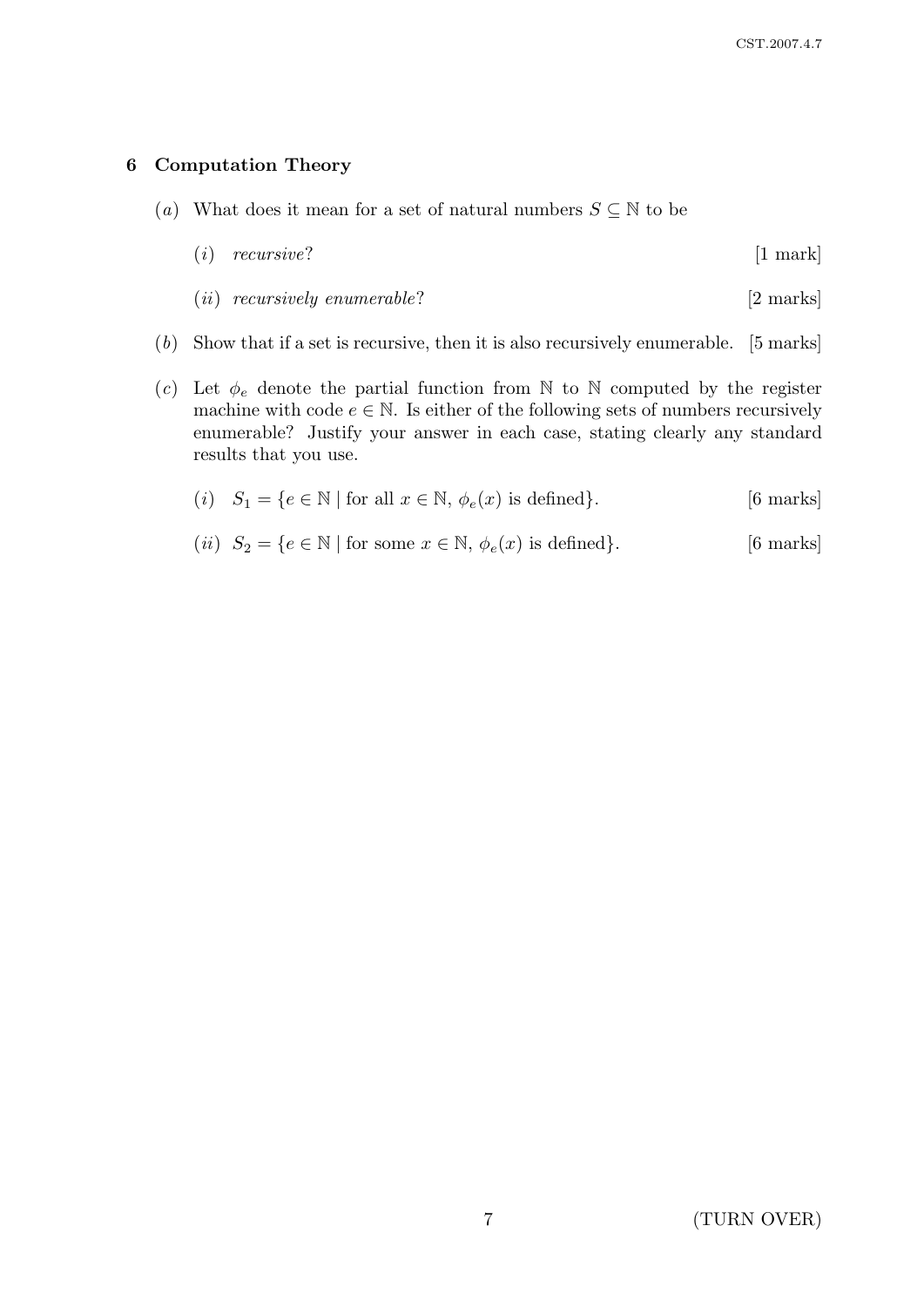### 7 Artificial Intelligence I

A very simple neural network designed to solve a two-class classification problem where the classes are labelled as 0 and 1 takes input vectors  $\mathbf{x}^T = (x_1, x_2, \ldots, x_n)$ and has a weight vector  $\mathbf{w}^T = (w_1 \ w_2 \ \dots \ w_n)$ , both with real-valued elements. It computes the function

$$
f(\mathbf{w}; \mathbf{x}) = sgn(\mathbf{w}^T \mathbf{x}) = sgn\left(\sum_{i=1}^n w_i x_i\right)
$$

where the function sgn is defined as

$$
sgn(z) = \frac{1}{1 + e^{-z}}.
$$

There exists a training sequence for the network containing m labelled examples

$$
((\mathbf{x}_1,o_1),(\mathbf{x}_2,o_2),\ldots,(\mathbf{x}_m,o_m))
$$

where the  $o_i$  denote desired outputs and take values in  $\{0, 1\}.$ 

(a) For the given training sequence, the error of the network when the weights are set to w is to be defined by the function

$$
E(\mathbf{w}) = \lambda ||\mathbf{w}|| + \sum_{i=1}^{m} \left( o_i \log \frac{1}{f(\mathbf{w}; \mathbf{x}_i)} + (1 - o_i) \log \frac{1}{1 - f(\mathbf{w}; \mathbf{x}_i)} \right)
$$

where  $\lambda$  is a fixed, real-valued parameter, we use natural logarithms, and  $||\mathbf{w}|| = \sum_{i=1}^{n} w_i^2$ . Derive an algorithm that can be used to train this neural network by attempting to find a weight vector minimizing  $E(\mathbf{w})$ . [17 marks]

(b) Describe the way in which your algorithm might be affected by applying it using different values for the parameter  $\lambda$ , in particular very large or very small values. [3 marks]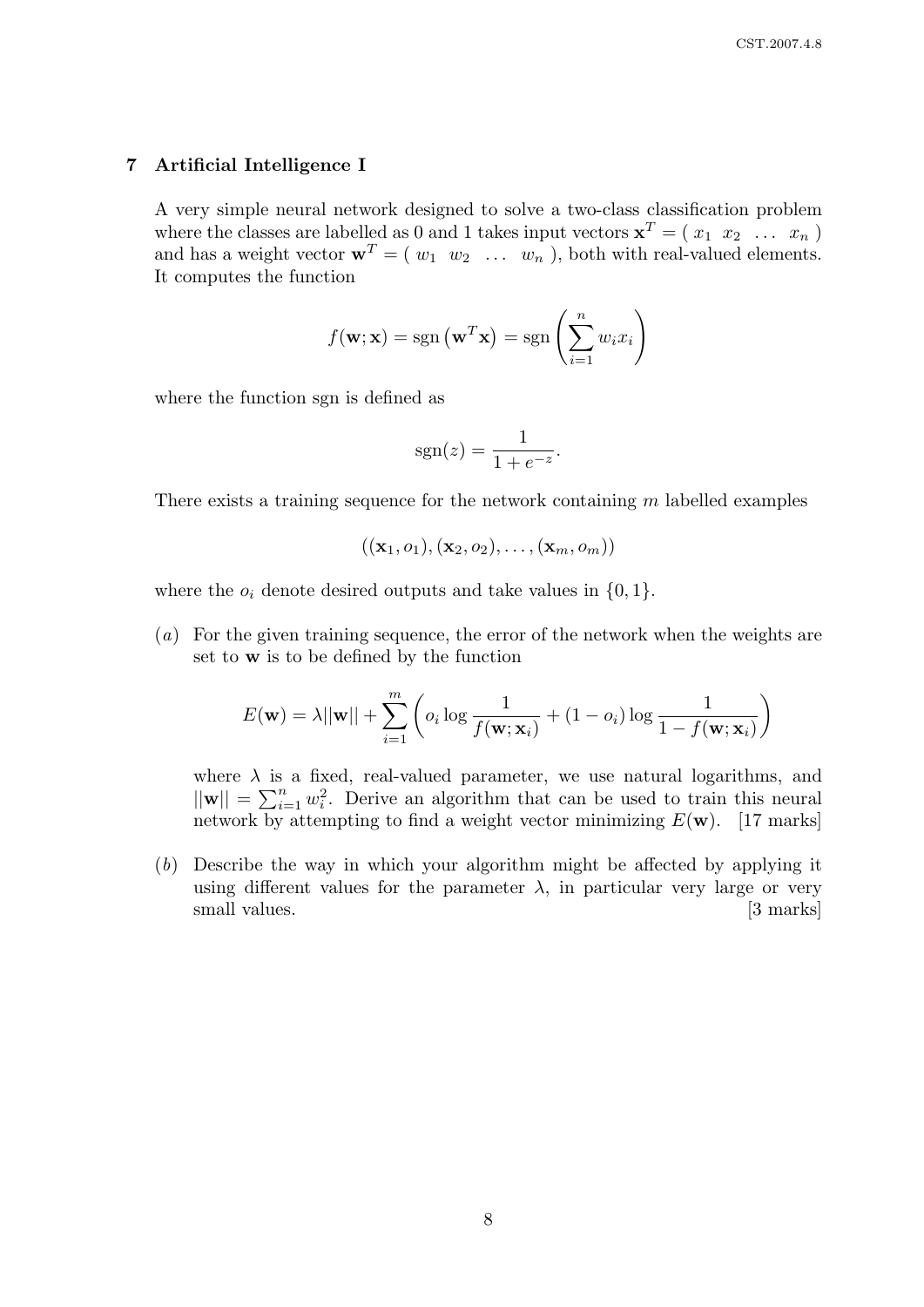## 8 Introduction to Security

- (a) Your colleague wants to use a secure one-way hash function  $h$  in order to store h(password) as password-verification information in a user database for which confidentiality might become compromised. For  $h$ , she suggests using an existing CBC-MAC routine based on AES with all bits of the initial vector and the 128-bit AES key set to zero. Is this construct a suitable one-way hash function for this application? Explain why. [8 marks]
- (b) Explain how, and under which circumstances, overlong UTF-8 sequences could be used to bypass restrictions regarding which files an HTTP server serves.

[8 marks]

(c) Name four techniques that can be used to make buffer-overflow attacks more difficult. [4 marks]